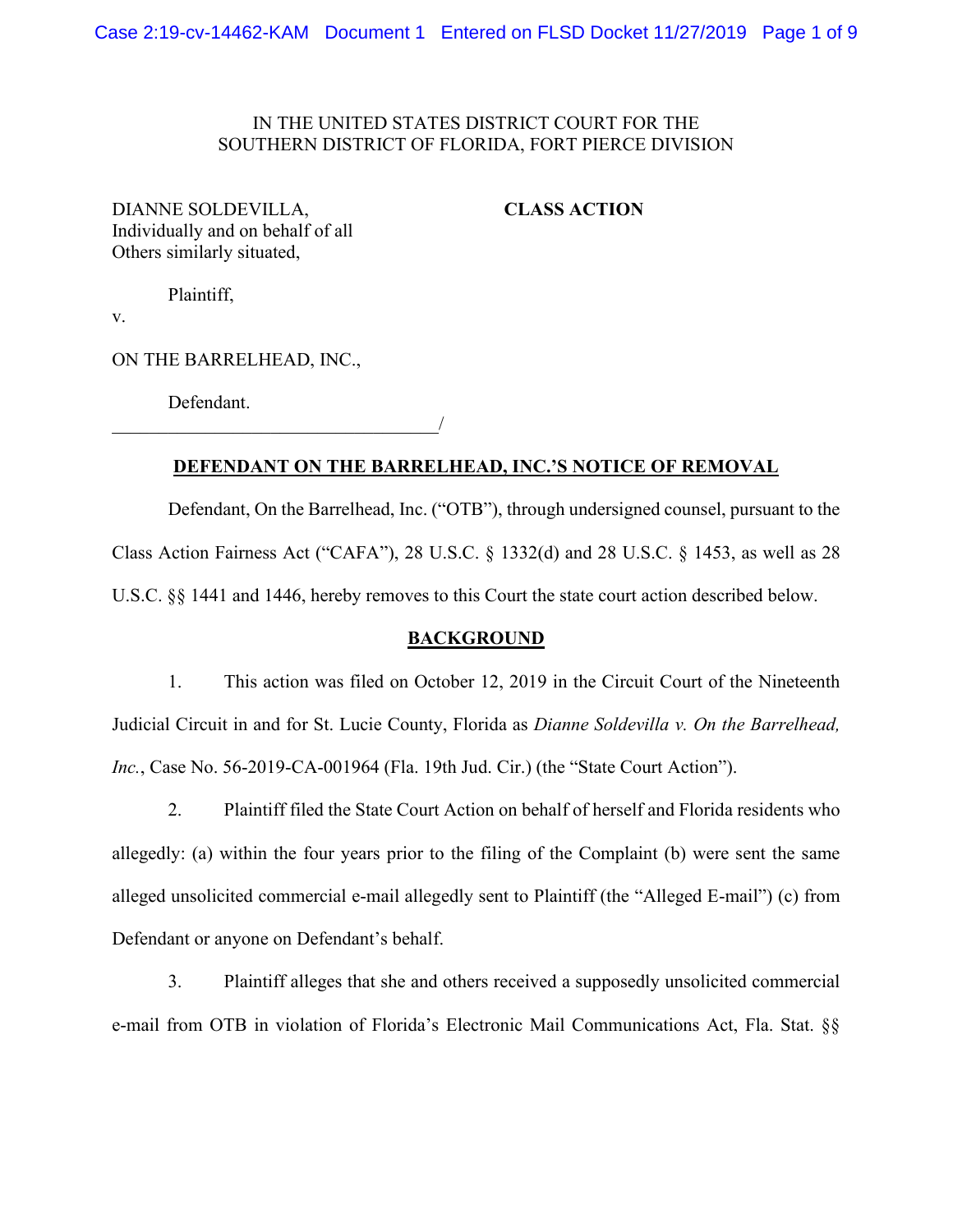668.601 *et seq*. ("FEMCA"). Based on this allegation, Plaintiff asserts a single claim for a violation of FEMCA.

4. Plaintiff seeks the following relief, as set forth separately from the claims on pages 8 and 9 of the Complaint: (a) a "declaration that Defendant's practices described herein violate Florida's Electronic Mail Communications Act"; (b) an "injunction to enjoin future violations of Florida's Electronic Mail Communications Act"; (c) "[l]iquidated damages of \$500 for each unsolicited commercial electronic mail message sent to Plaintiff and members of the Class"; (d) attorneys' fees and other litigation costs incurred in action with the action; and (e) "such other and further relief as the Court may deem just and proper." (Compl. pp. 8-9.)

5. Pursuant to 28 U.S.C. § 1446(a), Defendants have attached: (a) a copy of the Class Action Complaint (the "Complaint") filed in the State Court Action as **Exhibit 1**; and a copy of all other process and pleadings served on any of the Defendants in the State Court Action as **Composite Exhibit 2**. A true and correct copy of this Notice of Removal will be filed with the Clerk of the Circuit Court of the Nineteenth Judicial Circuit in and for Broward County, Florida, in accordance with the provisions of 28 U.S.C. § 1446(d), along with a Notice of the filing, a copy of which will be served upon all parties.

6. OTB was served with the Complaint on October 29, 2019. This Notice of Removal is timely filed in accordance with 28 U.S.C. § 1446.

#### **THIS COURT HAS JURISDICTION OVER THIS ACTION UNDER CAFA**

7. The State Court Action is removable to this Court, and this Court has jurisdiction over this action, under CAFA, 28 U.S.C. § 1332, 28 U.S.C. § 1441(a) and (b), and 28 U.S.C. §

2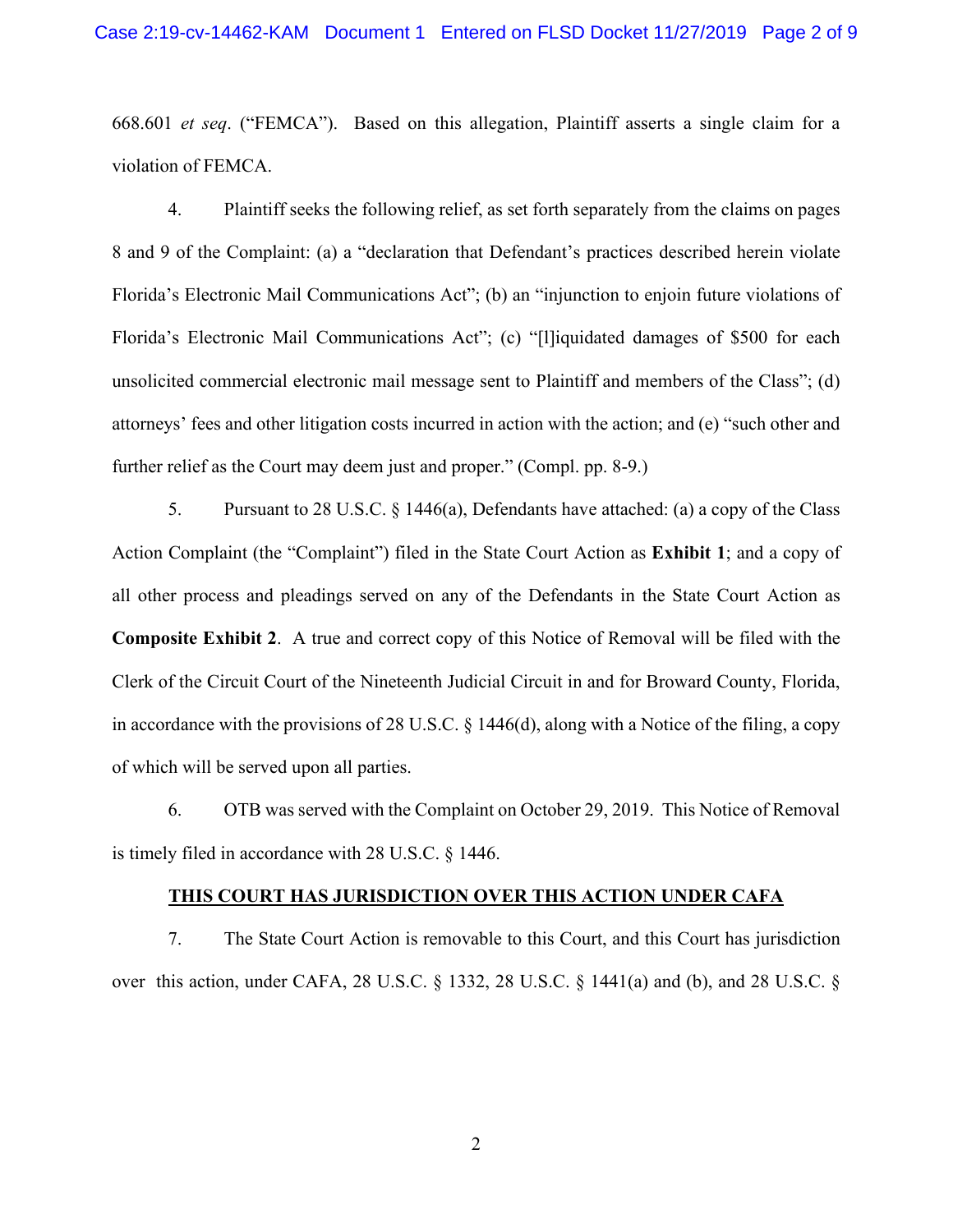1453, because this is a putative class action with more than 100 putative class members that are seeking to recover in excess of \$5 million in the aggregate, and there is minimal diversity.<sup>[1](#page-2-0)</sup>

8. Plaintiff seeks to bring this action on her own behalf and on behalf of the putative class comprised of:

All Florida residents who, with the four years prior to the filing of this Complaint, were sent the same unsolicited commercial electronic mail message sent to Plaintiff, as alleged herein, from Defendant or anyone on Defendant's behalf.

(Compl. ¶ 30.)

9. The Complaint seeks to certify a class pursuant to Fla. R. Civ. P. 1.220(b)(2) and (b)(3). (*Id*. at ¶ 30.)

10. CAFA expressly provides that class actions filed in state court are removable to federal court. CAFA expands federal jurisdiction over class actions by amending 28 U.S.C. § 1332 to grant original jurisdiction where the putative class contains at least 100 class members, any member of the putative class is a citizen of a State different from that of any defendant, and the amount in controversy exceeds \$5 million in the aggregate for the entire class, exclusive of interest and costs. 28 U.S.C. § 1332(d).

11. This suit satisfies all the requirements under CAFA for federal jurisdiction: (1) the putative class exceeds 100; (2) the members of the Putative Class have a different citizenship from Defendants; and (3) the amount in controversy exceeds \$5 million. Moreover, the exceptions to CAFA do not apply here. *See* 28 U.S.C. § 1332(d).

<span id="page-2-0"></span> $<sup>1</sup>$  OTB, by filing this Notice of Removal, does not waive and expressly reserves any objection as</sup> to venue, the legal sufficiency of the claims alleged in the State Court action, and all other defenses.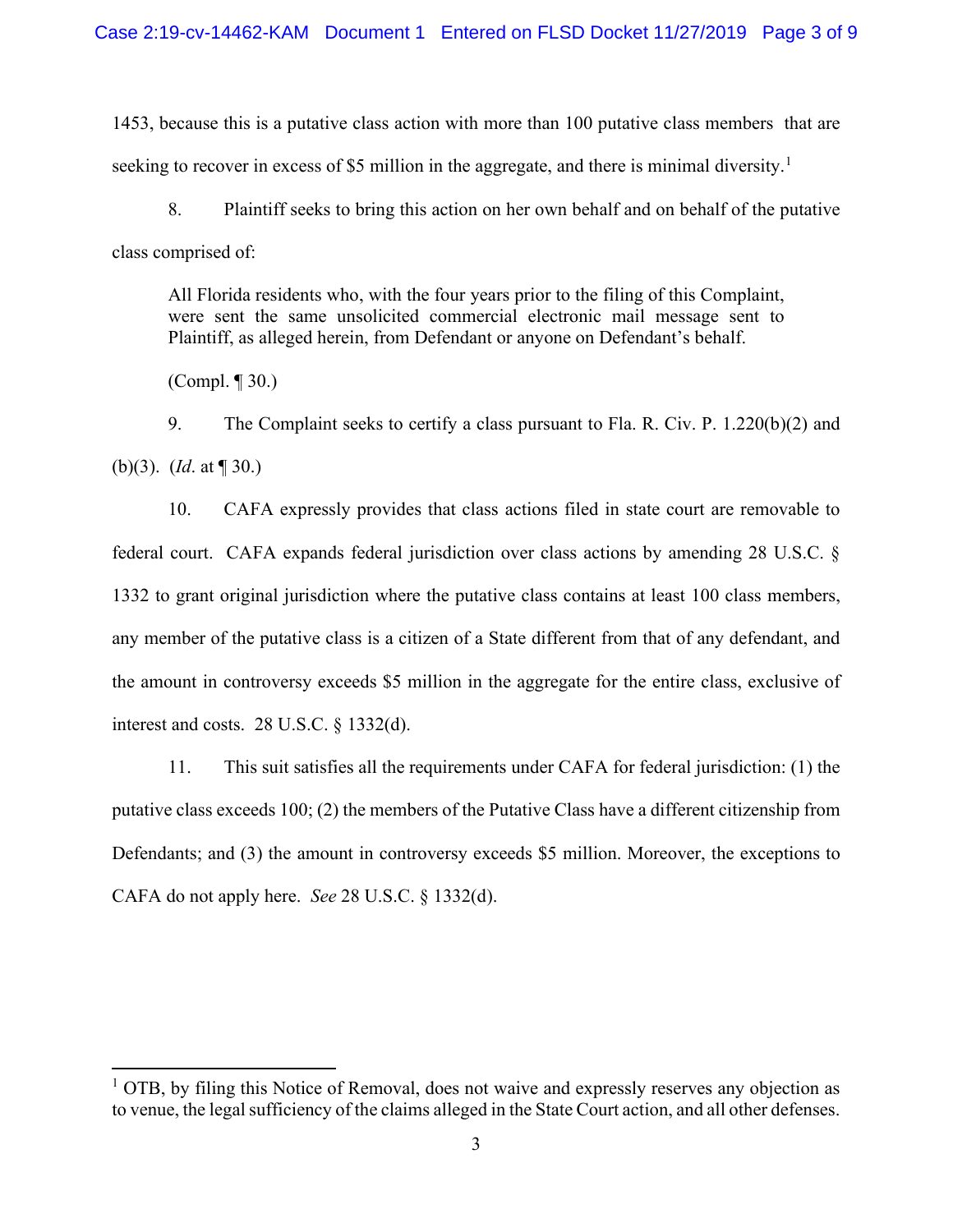#### **A. The Putative Class Exceeds 100 Members**

12. CAFA requires that the class consist of at least 100 persons. 28 U.S.C. §  $1332(d)(5)$ .

13. That requirement is met here. Although Plaintiff does not identify the number of putative class members in their Complaint, Plaintiff alleges that she "believes the Class members number in the several thousands, if not more." (Compl. 1932.) Further, based on OTB's ongoing investigation of its business records and its discussions with the third-party marketers that would have sent the Alleged Email and others like it, it is clear that there will be in excess of 100 class members likely implicated in the putative class asserted by Plaintiff in the Complaint.

## **B. There is Minimal Diversity for CAFA Jurisdiction**

14. The second CAFA requirement is minimal diversity—at least one putative class member must be a citizen of a different state than any one defendant. 28 U.S.C. § 1332(d)(2).

15. On information and belief and as set forth in the Complaint, Plaintiff is a citizen of Florida. (Compl. ¶ 8.)

16. OTB is a corporation incorporated in Delaware with its principal place of business located in Durango, Colorado. (Compl. ¶ 9.) For diversity purposes a corporation is deemed to be a citizen of (1) the state under whose laws it is organized, and (2) the state of its "principal place of business." 28 U.S.C. § 1332(c)(1). For purposes of diversity, then, OTB is a foreign corporation.

17. The putative class is comprised of certain "Florida residents." (Compl. ¶ 30.)

18. Thus, there is diversity here, as Plaintiff is a citizen of Florida (as are the putative class members), and OTB is a citizen of Delaware or Colorado. Therefore, the second CAFA requirement is met. 28 U.S.C.  $\S$  1332(d)(2).

4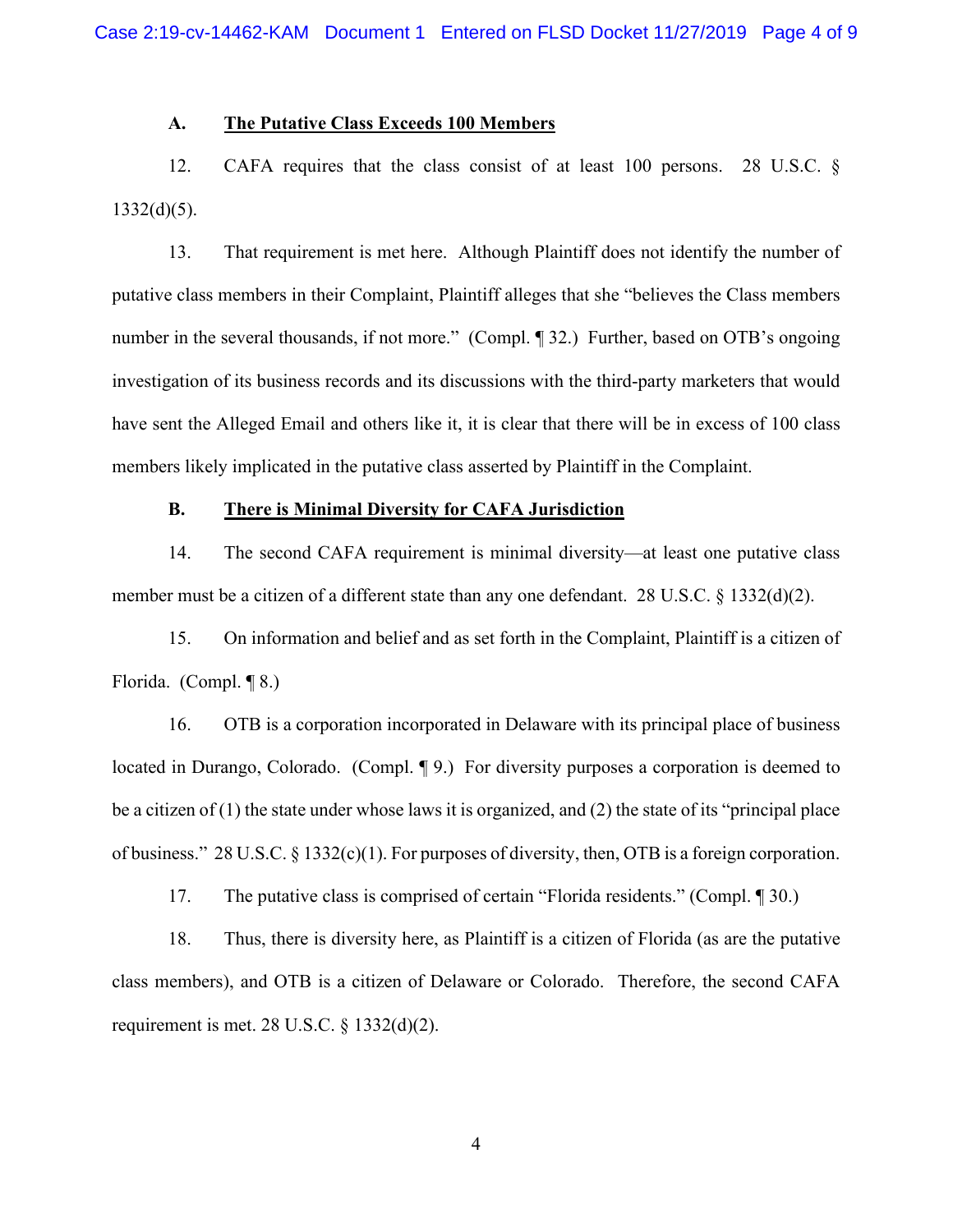## **C. The Amount in Controversy Exceeds \$5,000,000**

19. CAFA also requires that the aggregate amount in controversy exceed \$5 million for the putative class in the aggregate, exclusive of interest and costs. 28 U.S.C. § 1332(d)(2). As the United States Supreme Court has held, Defendants' notice of removal "need include only a plausible allegation that the amount in controversy exceeds the jurisdictional threshold." *Dart Cherokee Basin Operating Co., LLC v. Owens*, 574 U.S. 81, 89 (2014).

20. Although OTB denies all liability alleged in the Complaint and denies that class treatment is appropriate for this lawsuit, the amount in controversy requirement is determined by accepting Plaintiff's allegations as true. *See, e.g., Cain v. Hartford Life & Accident Ins. Co.* 890 F. Supp. 2d 1246, 1249 (C.D. Cal. 2002) (citations omitted). Here, based upon Plaintiff's allegations and Defendant's ongoing investigation of those allegations, the \$5 million CAFA amount in controversy requirement is satisfied.

21. First, Plaintiff seeks statutory damages under FEMCA of \$500 for "each unsolicited commercial electronic mail message sent to Plaintiff and members of the Class." (*See* Compl. at p. 8.) Plaintiff alleges that these messages "like the ones sent to Plaintiff to thousands of consumers" (*id*. at ¶ 33), and this allegation is consistent with OTB's ongoing investigation of its business records and its discussions with the third-party marketers that would have sent the Alleged Email and others like it. Specifically, OTB has been told by its third-party marketers that millions of emails were sent by them to United States residents in 2019 alone. Although OTB at this time cannot identify which specific e-mails were sent to Florida residents, based on this investigation and the representations made by the third-party marketers regarding the volume of e-mails sent, the amount in controversy based on statutory damages exceeds \$5,000,000.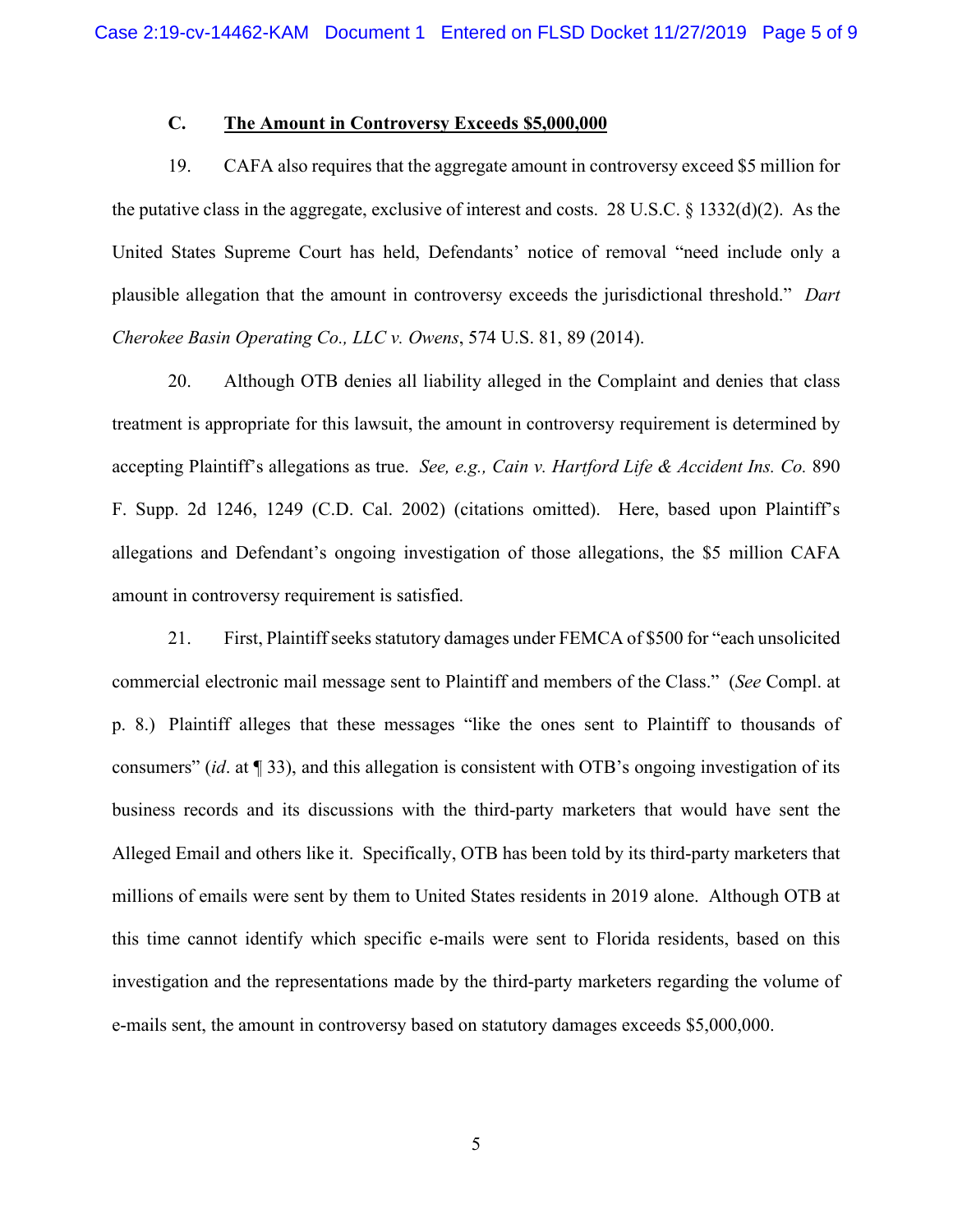22. Second, Plaintiff seeks declaratory and injunctive relief in the Complaint, specifically, an injunction to enjoin future violations of Florida's Electronic Mail Communications Act. (Compl. at p. 8.) "When a plaintiff seeks injunctive or declaratory relief, the amount in controversy is the monetary value of the object of the litigation from the plaintiff's perspective," or "the monetary value [that] would accrue to the class plaintiffs upon issuance of the prospective injunction [and/or declaration]." *Cohen v. Office Depot, Inc.*, 204 F.3d 1069, 1077 (11th Cir. 2000) (citation omitted); *see also Hartford Ins. Grp. v. Lou-Con Inc.,* 293 F.3d 908, 910 (5th Cir. 2002) (amount-in-controversy in an action for declaratory relief is "the value of the right to be protected or the extent of the injury to be prevented"). Conversely, the value of declaratory or injunctive relief is also "the losses that will follow from" not obtaining the requested relief. *Hunt v. Wash. State Apple Advertising Comm'n*, 432 U.S. 333, 347 (1977). For CAFA purposes, a district court "aggregate[s] the claims of individual class members and consider[s] the monetary value that would flow to the entire class if [injunctive or] declaratory relief were granted." *S. Fla. Wellness, Inc. v. Allstate Ins. Co.*, 745 F.3d 1312, 1315 (11th Cir. 2014). Here, Plaintiff alleges that the "cumulative effect of unsolicited spam e-mails like Defendant's poses a real risk of ultimately rendering a consumer's e-mail inbox unusable and/or requiring the consumer to pay for additional space." (Compl. ¶ 29.)

23. Third, Plaintiff has requested an award of attorneys' fees under FEMCA. (Compl. at pp. 7-8.) Although OTB disputes whether Plaintiff or the putative class is entitled to any such award, and dispute that FEMCA applies to the Plaintiff's claim or putative class claims as a matter of fact or law, for purposes of removal, Plaintiff's assertion of a statutory right to attorneys' fees is properly considered in ascertaining the amount in controversy. *See, e.g., Sheffield Woods at Wellington Condo. Ass'n v. Scottsdale Ins. Co.*, 2009 WL 2255219, at \*1 (M.D. Fla. July 28, 2009)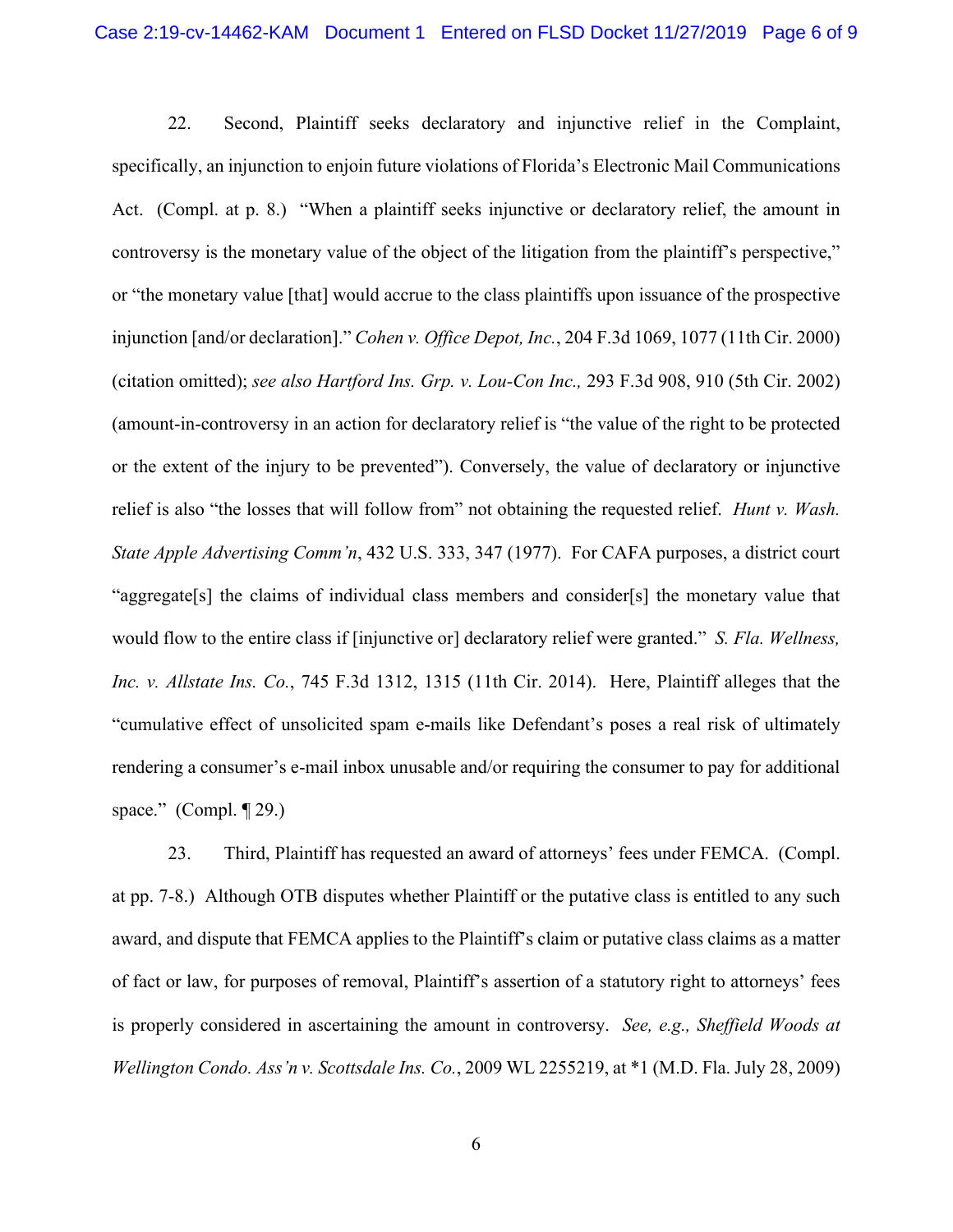(denying motion to remand, finding amount in controversy met based in part on potential for attorneys' fees under Fla. Stat. § 627.428). Here, the possibility of attorneys' fees in a significant putative class action involving thousands of e-mail recipients increases the amount in controversy and further demonstrates that the CAFA amount in controversy requirement is clearly met here.

24. For all the foregoing reasons, the \$5 million CAFA amount in controversy requirement is satisfied.

#### **D. The Exceptions to CAFA Do Not Apply Here**

25. CAFA provides two mandatory exceptions to the application of federal jurisdiction (the "local controversy exception"), and one discretionary exception. 28 U.S.C. § 1332(d)(3)-(4); *see also Evans v. Walter Indus.*, *Inc.,* 449 F.3d 1159, 1163 (11th Cir. 2006) (discussing the "local controversy exception"); *Gavron v. Weather Shield Mfg.*, 2010 WL 3835115, at \*2-3 (S.D. Fla. Sept. 29, 2010). The burden of establishing the exceptions to CAFA rests on Plaintiff as the nonremoving party. *Evans*, 449 F.3d at 1164 ("[W]hen a party seeks to avail itself of an express statutory exception to federal jurisdiction granted under CAFA, as in this case, we hold that the party seeking remand bears the burden of proof with regard to that exception."). Nonetheless, the exceptions do not apply here.

#### **E. The Procedural Requirements for Removal are Satisfied**

26. This court is the proper venue for removal because the State Court Action is pending in St. Lucie County, Florida, and the United States District Court for the Southern District of Florida is the "district and division embracing the place where such action is pending." 28 U.S.C. § 1441(a).

27. OTB timely filed this notice of removal.

7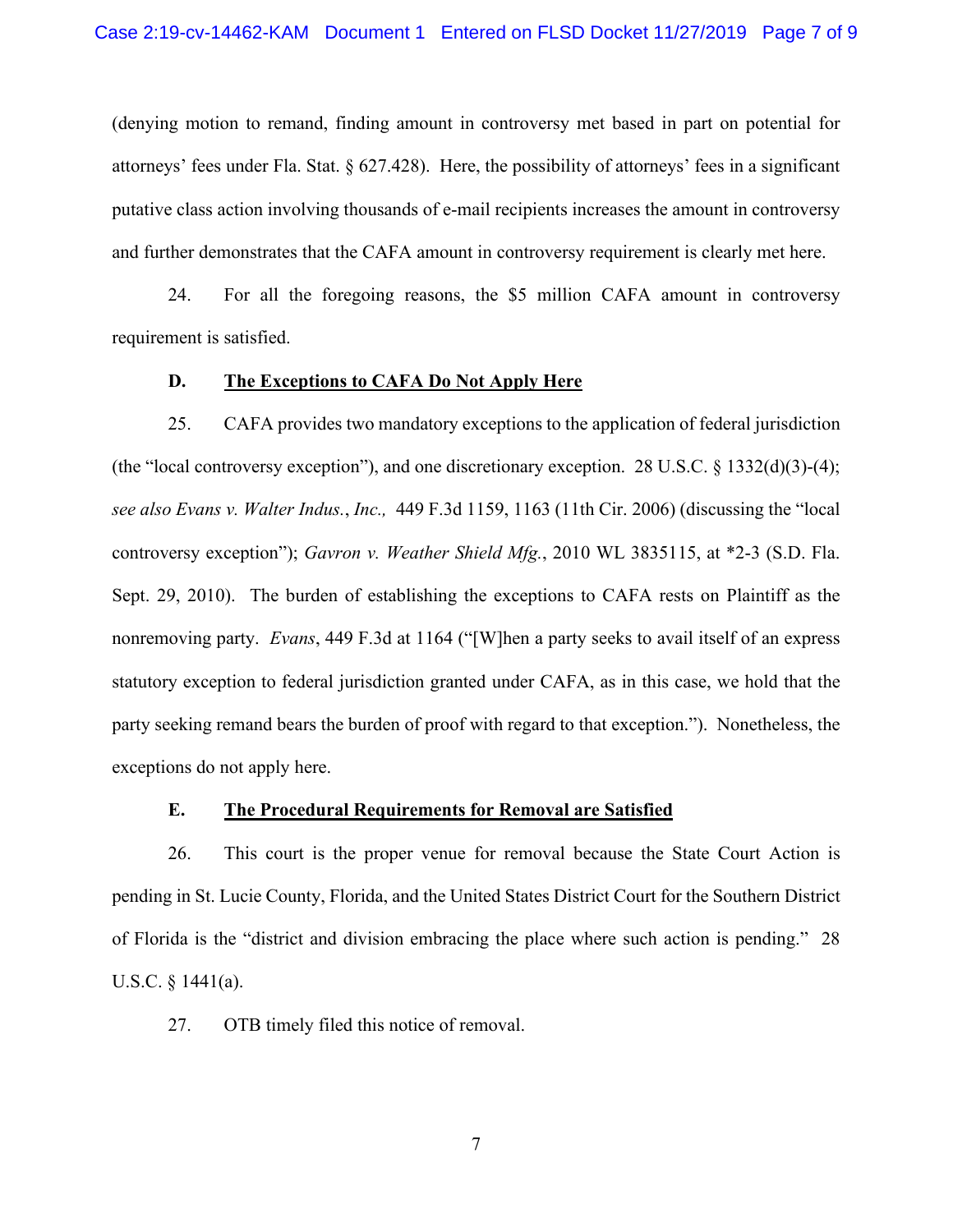28. Accordingly, because the CAFA prerequisites are met and none of the exceptions apply, this case is properly removable under CAFA.

29. The undersigned respectfully submits that this removal is well-grounded in fact, warranted by existing law, and not interposed for any improper purpose.

**WHEREFORE**, OTB respectfully requests that this Court will consider this Notice of Removal as provided by law governing the removal of cases to this Court, that this Court will make the proper orders to achieve the removal of the State Court Action to this Court, and that this Court will make such other orders as may be appropriate to effect the preparation and filing of a true record in this cause of all proceedings that may have been had in the State Court Action.

Dated: November 27, 2019 Respectfully Submitted,

STUMPHAUZER FOSLID SLOMAN ROSS & KOLAYA, PLLC Two South Biscayne Boulevard, Suite 2550 Miami, FL 33131 Telephone: (305) 614-1400 Facsimile: (305) 614-1425

By: /s/ *Ian M. Ross* IAN M. ROSS Florida Bar No. 091214 [iross@sfslaw.com](mailto:iross@sfslaw.com) JACQUELINE Z. DEROVANESIAN Florida Bar No. 125662 [jderovanesian@sfslaw.com](mailto:jderovanesian@sfslaw.com) [docketing@sfslaw.com](mailto:docketing@sfslaw.com)

*Counsel for On the Barrelhead, Inc.*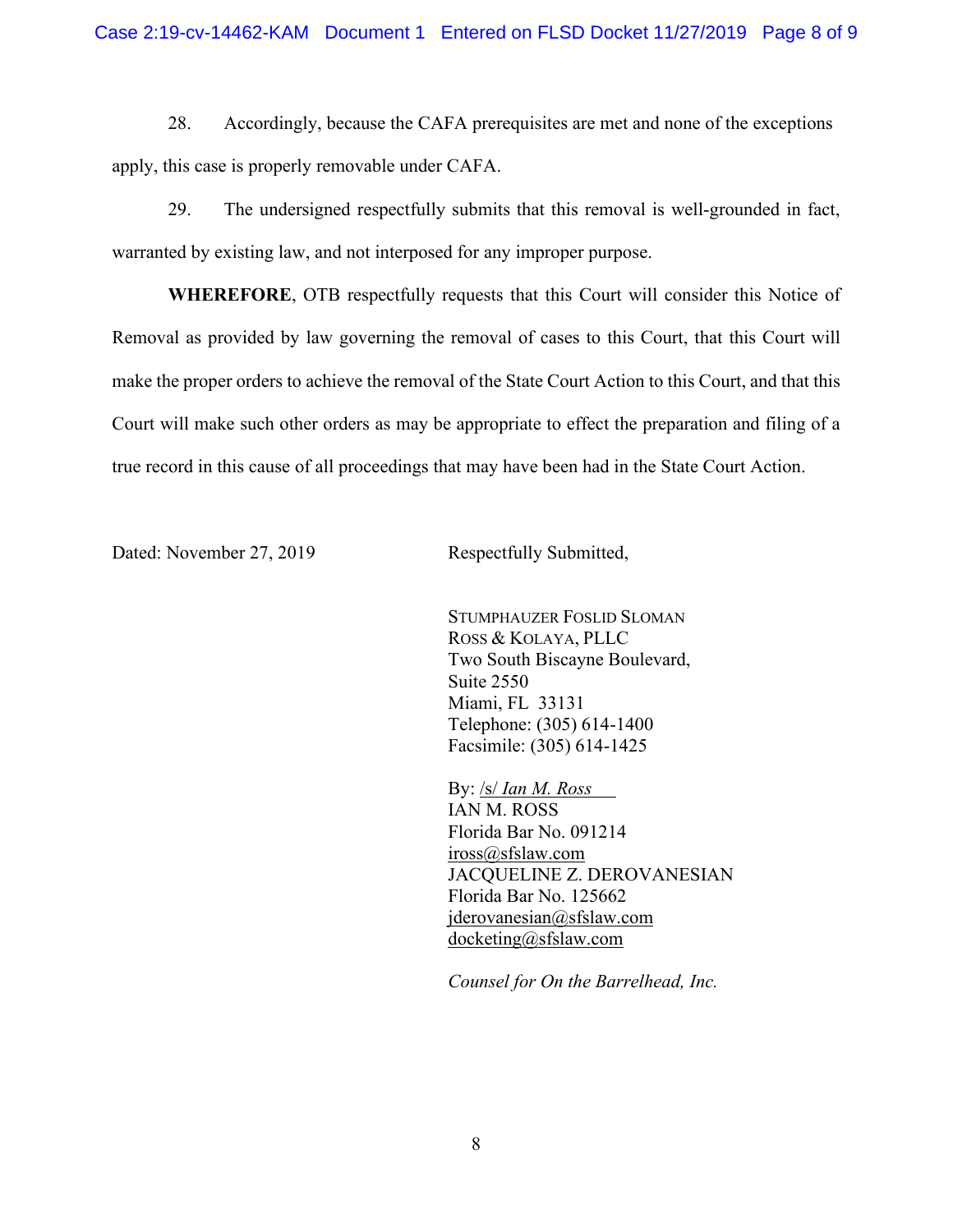# **CERTIFICATE OF SERVICE**

I HEREBY CERTIFY that on this  $27<sup>th</sup>$  day of November, 2019, I electronically filed the

foregoing document with the Clerk of the Court using the Florida Courts E-Filing Portal. I also

certify that the foregoing document is being served on counsel on the Service List below via e-mail.

/s/ *Ian M. Ross* IAN M. ROSS

# **SERVICE LIST**

# **HIRALDO P.A.**

Manuel S. Hiraldo, Esq. mhiraldo@hiraldolaw.com 401 E. Las Olas Boulevard Suite 1400 Fort Lauderdale, Florida 33301 (954) 400-4713

# **EDELSBERG LAW, PA**

Scott Edelsberg, Esq. scott@edelsberglaw.com 19495 Biscayne Blvd. #607 Aventura, FL 33180 (305) 975-3320

# **SHAMIS & GENTILE, P.A.**

Andrew J. Shamis, Esq. ashamis@shamisgentile.com 14 NE 1st Avenue, Suite 400 Miami, FL 33132 (305) 479-2299

*Counsel for Plaintiff*